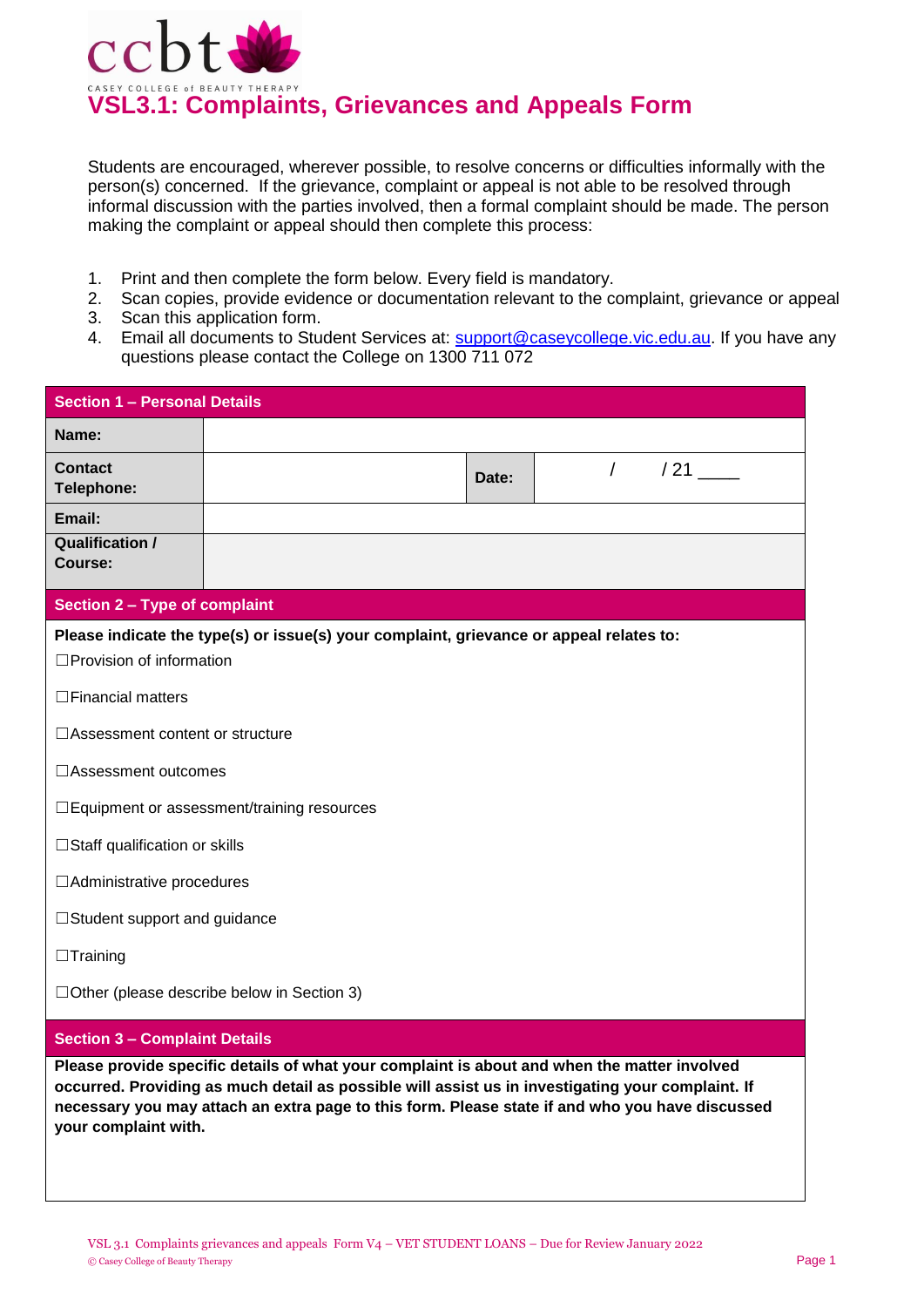

# **VSL3.1: Complaints, Grievances and Appeals Form**

#### **Section 4 – Outcome**

**Please state what the most optimal outcome is for you.**

#### **Section 5 – Authorisation**

**I hereby authorise Casey College of Beauty Therapy to proceed with the investigation of my complaint.**

| <b>Student Signature:</b> | Date: |  |
|---------------------------|-------|--|
|                           |       |  |

## **Section 6 – Complaint Action (Office use only)**

Complaint addressed by:

Meeting date and attendees:

### **Section 7 – Complaint Outcome / Appeal (Office use only)**

Details of the outcome of the complaint:

Reasoning for the outcomes of the complaint:

Does the student wish to appeal the outcome of the complaint?

Additional notes: